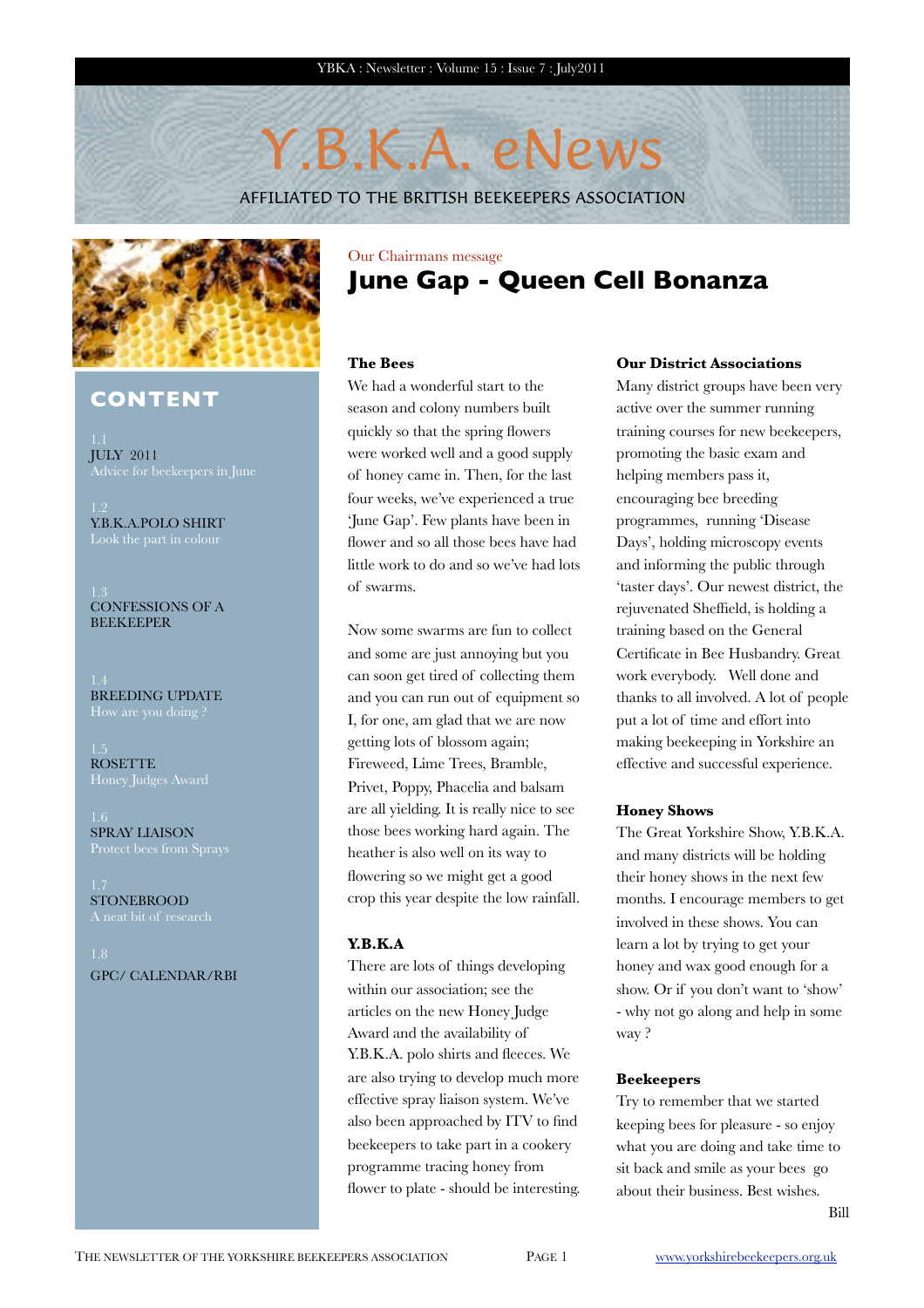## **JUNE**

## **JOBS FOR THE MONTH**

Check through colonies for the condition of the queen

Is disease present ?

Continue your swarm prevention inspections

## **JOBS IN THE APIARY FOR JULY**

For the most of us the first half of 2011 has been a very productive time with bees producing higher yields of early spring / summer honey than previous years. This was due mainly as I stated in the June edition, to the long dry spell that most of our area's received this spring, encouraging wild flowers and crops to produce good quantities of nectar for our bees to gather. July is recognised by most beekeepers as the calm after the storm regarding the swarming season with the majority of the work being done in either May or June, although things are not over yet on the swarming front and in some cases carry on into early autumn most of the hard work has now been completed. I have even known bees to swarm that have been taken to the heather as late as the end of August and into September but in the main. I think by now most but not all of your colonies will have been manipulated to stop them swarming, and hopefully successfully with the new queens laying and building up the colonies once again for the late summer and autumn honey flows. You must however keep up the regular weekly inspections on the colonies still with last years queens or earlier that haven't yet produced queen cells or been manipulated though, or you may loose them, and we don't want that.

Keep a close check on the varroa population within the colonies from now on as the mite build up considerably from this time of year onwards and a recognised treatment may be called for. Use your sliders for those of you on mesh floors to monitor the drop.

Possibly dust with icing sugar shaken through a fine sieve above and between the frames to dislodge some of the mite from the adult bees. About 2ozs per colony is usually adequate This on its own is not a verified treatment, but can get rid of up to around 20% of the mite from adult bees and controlling numbers within the brood colony is very important. When carrying out this procedure never take out the frames and dust directly onto the face of the frames and brood. This will suffocate the eggs and brood, leaving you with a very poor and weakened colony indeed, always do it from above and brush any excess left on the top of the frames down the cracks between the frames before putting the hive back together.

If you are lucky enough to be given, or better still catch your own swarm then this is the ideal time to give them a



varroa treatment when once they have settled down and before the queen start to produce eggs and brood. Oxalic Acid is very good at this time using the trickle method between the frames at a rate prescribed on the bottle. This then ensures the colony a good clean start in life.

To summarise:-

1- Keep up your inspections on colonies yet to produce queen cells.

2- Keep a rigorous check on the varroa population.

3- Keep adding supers when and where required remembering 2/3rds full then add another

4- Keep a check on the food available within the colonie s as in June this can get very low in some areas and a feeder may be required to maintain a robust and healthy colony.

5- Enjoy your beekeeping but remember: keep your bee hives out of site wherever possible, especially in outapiaries, and tell as few as possible where they are.

Hive thefts are increasing dramatically across the county and country in general due to the increase in hive, bees and honey prices; there are some despicable people about and they in some cases unfortunately could include some beekeepers, so take care.

 As Winston Churchill would say had he been a beekeeper "Loose Talk can cost Hives"!

Wishing you enjoyable beekeeping and full supers

Dave Shannon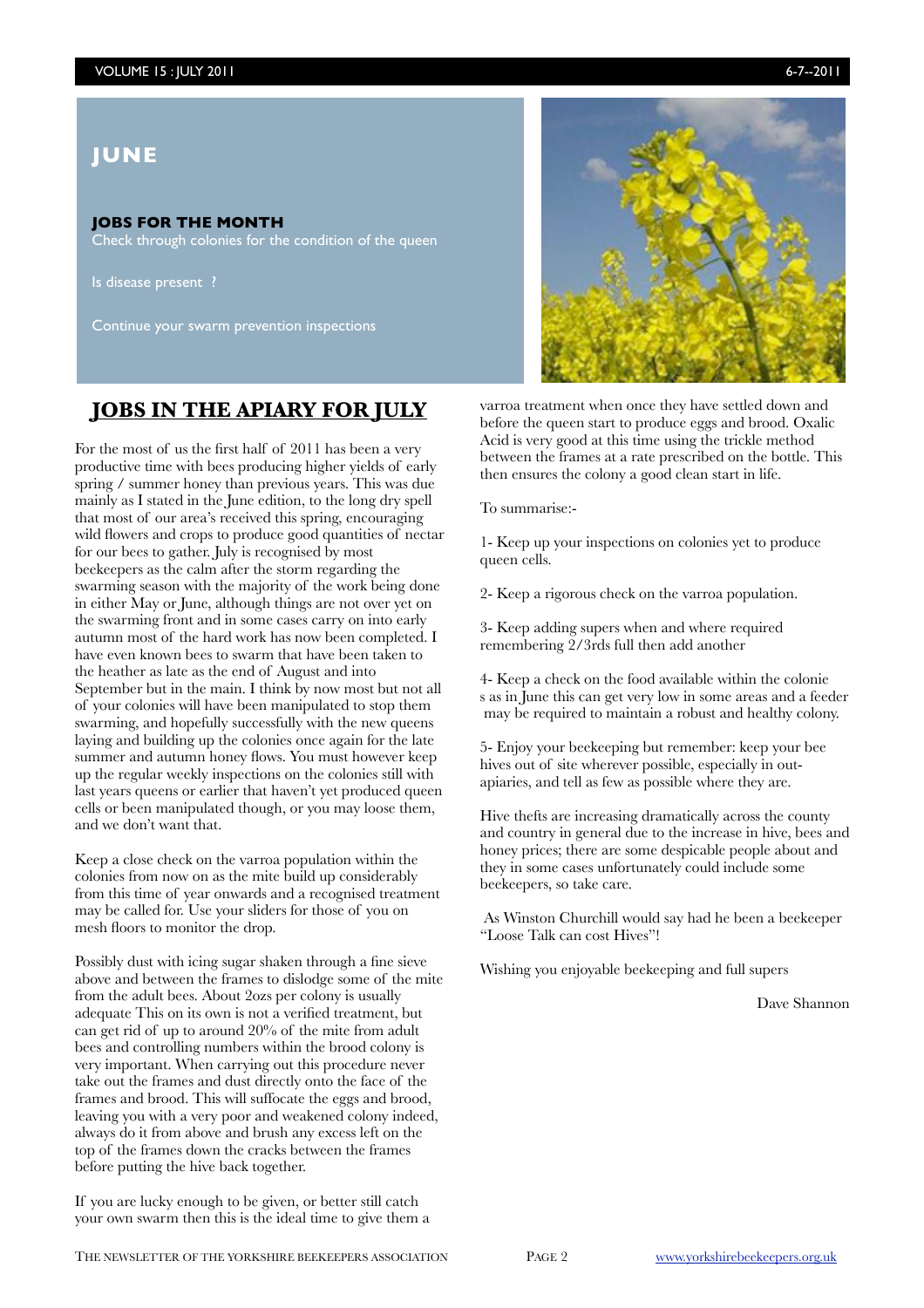## **Y.B.K.A. CORPORATE LOOK Y.B.K.A. MERCHANDISE**

We are pleased to announce that you will now be able to purchase polo shirts and fleeces with an updated Y.B.K.A. logo. We would like to encourage all members who are representing Y.B.K.A. at shows and similar events to wear the new polo shirts or fleeces. We feel that this will give us a more easily identified corporate image and allow members of the public to easily identify who is available to tell them about bees and beekeeping.



## **A new Logo for corporate Clothing**

Our Y.B.K.A. logo is both beautiful and detailed and will remain our official logo for badges, letterheads and printed materials etc. - but it is far too complicated to be embroided onto clothing - hence the design of a simplified version of the logo as shown above. We feel that this still carries the essential message - the Yorkshire Rose and the Honeybee - and shows up well both close up and at a distance. We hope that members will be proud to wear these 'tops' and will be happy to be closely identified as members of Yorkshire BKA.

## **Fleeces**

| ------                             |                               | Fleeces and Polo Shirts |                                                                      |  |
|------------------------------------|-------------------------------|-------------------------|----------------------------------------------------------------------|--|
| Available in                       | Navy<br>Burgundy<br>Seal Grey |                         | Available at                                                         |  |
| Price $\mathcal{L}20$              |                               |                         | The Great Yorkshire Show                                             |  |
| <b>Sizes</b>                       | XS to XXL                     |                         | July 12th 13th 14th                                                  |  |
| <b>Polo Shirts</b><br>Available in | Navy                          |                         | at the Normanby Pavilion                                             |  |
|                                    | Burgundy<br>Seal Grey         | Visit                   | the GYS Honey Show<br>Yorkshire BKA exhibits<br>Bees for Development |  |
| Price $\mathcal{L}$ 12             |                               |                         | Microscopy                                                           |  |
| <b>Sizes</b>                       | XS to XXL                     |                         | and much more.                                                       |  |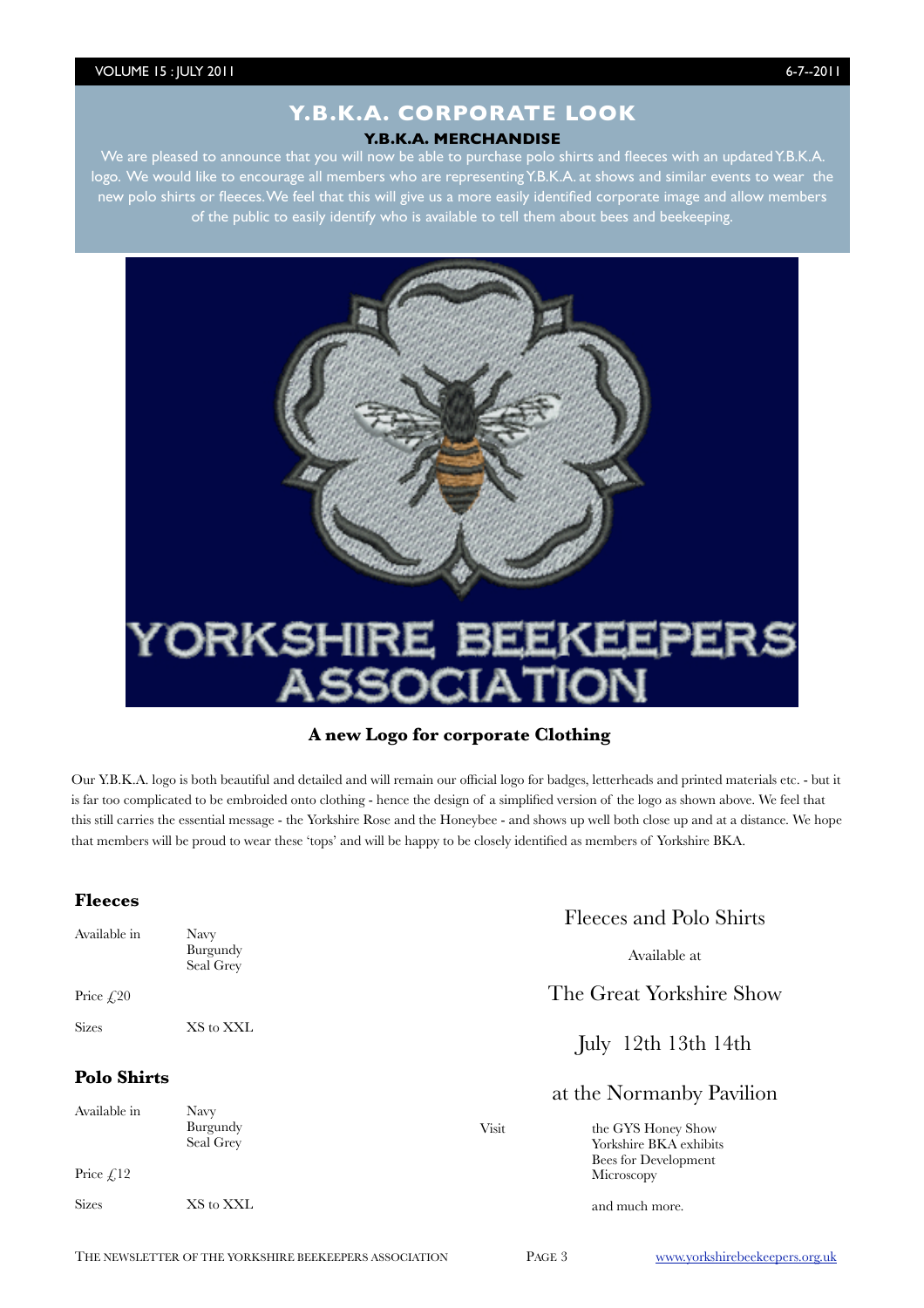# Coming Out **Confessions of a Beekeeper**

This is all arises from an evening meal we had with the speaker who had been our guest at our association Spring conference. She is very well known throughout the country and was delightful company. She'd delivered an excellent talk and all in all it had been a good day. But during our conversation she referred to one of my preferred practices in a rather dismissive way. My other companion, who was well aware of my beekeeping practice, looked across at me, smiling, wondering whether I would rise to this bait but I thought it may have been rather churlish to introduce disagreement into the conversation and so, rather untypically, I held my peace. But it's not the first time this practice has been referred in a derogatory way by those in the beekeeping establishment. In an article in Beecraft the practice was referred to as an abomination.

As so I've decided to 'Out' myself and confess that I use castellated spacing in my brood boxes. The decision to use castellated spacing was not unconsidered. When I started beekeeping eighteen years ago I used plastic spacers, because that is what I'd been taught to do. And then I went on to use Hoffman type frames. And so eventually it was with full knowledge of the alternatives and awareness of the prejudices that I decided to experiment using castellated spacing in my brood chambers.

The castellations are achieved using galvanised strips of metal with the castellations stamped along one edge, sized so that can hold the lugs of standard frames. The strips are tacked on to the inside wall of the hive replacing the frame runner, or slotted into a narrow slit cut into the top of the rebate for the frame lugs. The castellated spacers, when used on national hives, are designed to hold either nine, ten or eleven frames. The 11 frame castellation gives a frame spacing of 38mm, the 10 frame castellation a frame spacing of 42mm and a 9 frame castellation a frame spacing of 46.5mm.



I quickly found that castellated spacing in brood boxes has a number of advantages over other spacing methods.

- 1. The frames themselves, when removed from the hive, are unencumbered with spacers and so easier to clean and recycle.
- 2. The area of contact between the frame and the hive body is minimal and so the propolised joint between the frame and the body of the hive is minimised
- 3. The castellations hold the frame firmly and restrict the frames from swinging when a colony is moved.
- 4. The accurate spacing of the frames cannot be subverted by laziness or bad practice.
- 5. Once the castellated strips are attached to the brood box, then cheap basic frames suffice.



Although castellated spacing is widely recommended for the honey supers, they are rarely recommended for use in brood boxes. The reason for this, it is argued, is that when removing a frame it is necessary to initially move the frame upwards and parallel to the adjacent frame, running the risk of rolling the bees over each other and damaging workers or even the queen. Having used castellated spacing in brood boxes for several years and I believe that this risk is minimal to the extent of being nonexistent. The initial vertical movement need only be about 9mm to bring the lugs above the top of the castellations at which point it is possible to separate the frames horizontally. I've never knowingly lost a queen in this way or even damaged workers and in my opinion the small risk is more than outweighed by the considerable advantages of castellated spacing listed above.

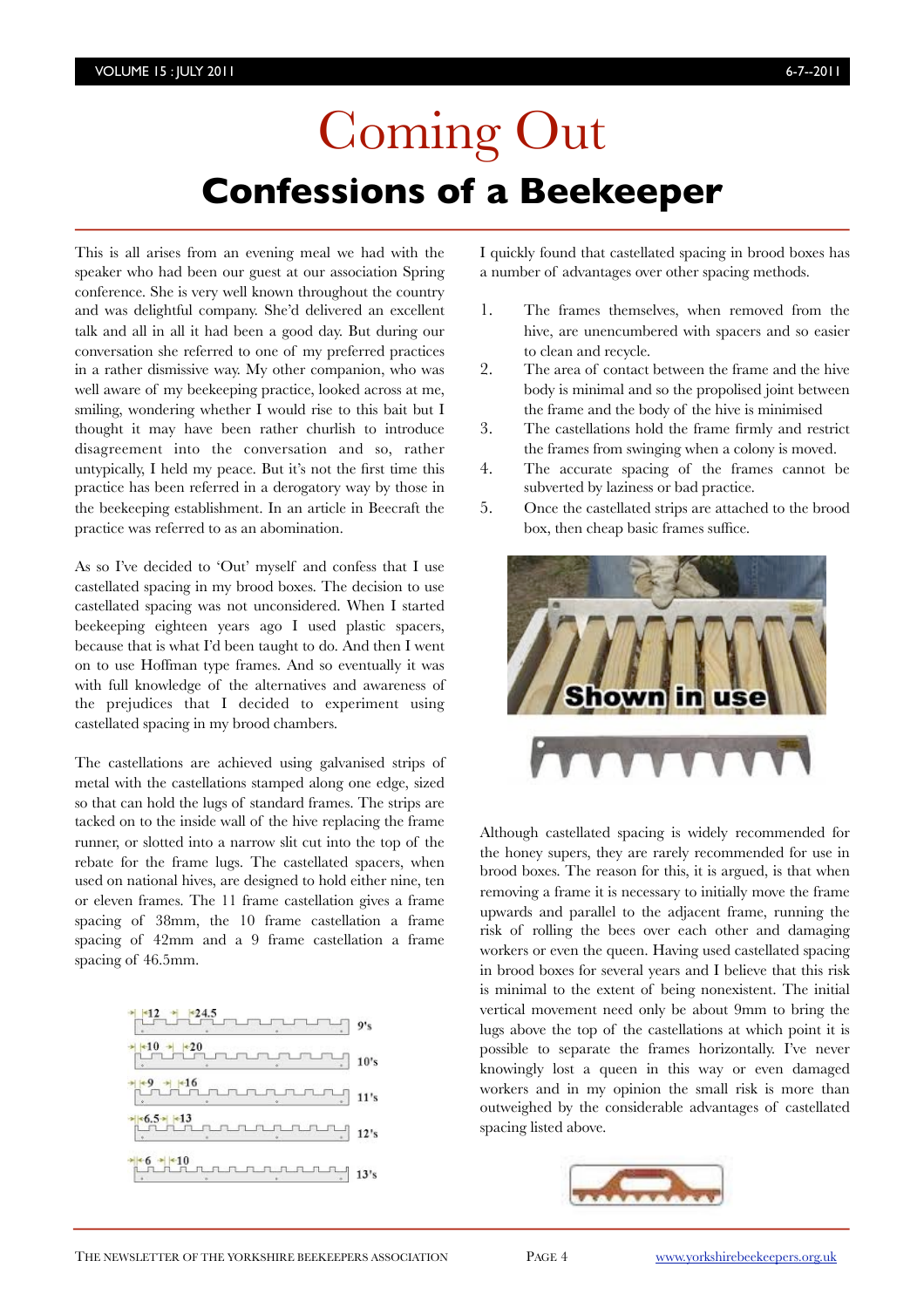## VOLUME 15 : JULY 2011 6-7--2011

When I inspect a brood box I remove one of the outside frames and ensure that it does not contain the queen. All subsequent frames can be removed by lifting 9mm and then moving horizontally into the gap which has been created before lifting out. After examination each frame is then replaced, but moved along one place on the castellations so that the working gap is maintained. The first frame is eventually replaced next to the brood box wall at the opposite side from which it was originally taken. At the next examination I reverse the direction of working.

Plastic spacers used on the lugs or Hoffman self spacing frames are far more likely to attract propolis. In my experience the heavy levering required to move heavily propolised frames is a significant contributor to producing bad tempered colonies. By contract, the minimal



area of contact between frames and castellations ensures that the brood frames are easily moved, and so, except for the first spring inspection when the hive tool can be used to crack the propolis join, frames can generally be removed just using the fingers.

It should be noted that Hoffman frames are not designed for the modified national. The width of the national is designed to accommodate eleven frames with a spacing of 38mm plus an additional beespace of 6mm. (38 x 11 + 6 = 424mm). Hoffman frames are designed to produce a frame spacing of 35mm, which is the basis of the design of the Langstroth hive. If 11 Hoffman frames are used in a Modified national a gap of 39mm remains. It is possible to



squeeze in an additional Hoffman frame but this is at the expense of the beespace at the side of the frames and we all should be aware of the risks involved in compromising the beespace. Alternatively a dummy frame can be introduced. Hoffman frames tend to be propolised on the self spacing shoulders, they are more expensive to buy and more difficult to clean if you recycle frames.



Plastic lugs are designed to give a 38mm frame spacing. But it is very easy to overlap them or when in a rush to add a frame without the spacers attached. It is very easy to lose the integrity of the spacing and this can result in total chaos within the hive. When a hive is moved plastic spacers give no restraint to the frames, allowing them to swing on the runners. When frames are recycled the plastic spacers are difficult to remove so that the frames can be scraped clean.



Having said all this, all three methods I have compared can be used to successfully space frames in the brood. As with many aspects of beekeeping the choices we make involve a compromise, a balance of advantage against disadvantage. Anyway, there you are. I've come out.

So what do you think ?

Please send an email to

### [ybkanews@ntlworld.com](mailto:ybkanews@ntlworld.com)

saying how you space your frames in the brood box. It will be interesting to see how many people are using different techniques.

I'll start - I've always been anti castellated spacers in the brood box using plastic spacers which neatly fit 11 frames into a national. I don't like Hoffman because of the extra gap and dummy board. However I've tried castellation in one hive since getting this article and I think I may have been wrong !!!! Editor.

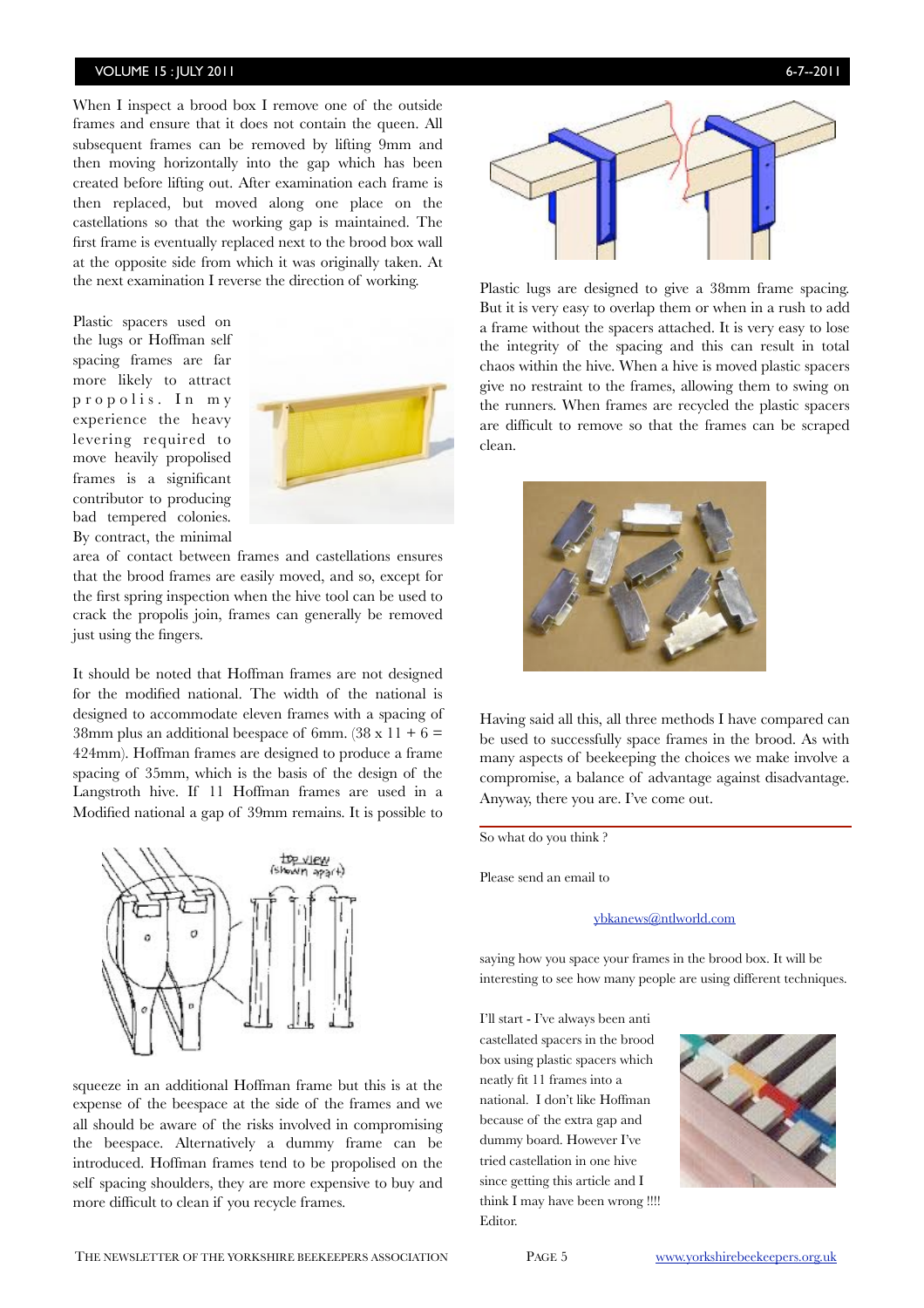## **Bee Breeding an update from Wharfedale BKA**

GN – That nice Mr Allen from BIBBA thinks my No 7 Queen (Q) is worth breeding from and wants a sample to check the wing measurements (morphometry).

BN – That nice Mr Allen goes into hospital and can't work on the sample I send him.

GN – That nice Mr Allen has a mate in Northern Ireland who can.

BN –The package is destroyed by the Post Office in N.I. because it smells of the petrol vapour used to kill the bees. (Vision of a controlled explosion!)

GN – That nice Mr Allen recovers and asks for another sample of 30 bees.

BN – It is now very cold and he has to wait.

 $GN - I$  take a sample after looking to see the Q wasn't about and them in the deep freeze.

BBN – DISASTER - she was in the small sample! The law of cussedness strikes again. No 7 is Q-less

 $\widetilde{GN}$  – I have a small colony with a well related Q which I unite to the strong No 7 colony

BN – No 7 colony is no longer gentle but hostile, follow for ever, and useless for breeding.

 $GN - I$  have another well behaved colony.

BN – The No 5 Q is marked red dating from 2008, she must be passed it.

 $GN$  – Incredibly, the colony is strong, and the Q is laying well in a second brood box.

BN - My 3 Carniolan hives are the only ones with drones yet. First crosses can be feisty!

 $GN - If$  it the site were ready, I could move them to the Assoc'n apiary at Tarn Moor.

BN – After a dreadfully wet autumn, Simon and his gang are still working there.

 $GN$  – He will be finished soon.

BN – These Carniolans hives are now on Double broods, loaded with honey and tooheavy to move.

 $GN - I$  can always try cutting out the drone cells as they appear.

BN - What, all of them?!

GN – I have a Cunning Plan to restrict their movements. Breeding is about steadily improving the stock so I intend to go for it using the Tom Robinson method (see September 2010Combings)

 $BN$  – the system takes 4 inspections over 17 days – this sunshine can't last, can it?

 $GN - May$  be not, but No -3 Q is shaping up well and I can try again later.

 $GN - I$ 've booked three short holidays in May and early June.

 $BN - With actions required on the 1st, 6th, 11<sup>th</sup> & 17<sup>th</sup> day,$ the start days are limited.

 $GN -$  Starting between  $6<sup>th</sup>$  &  $8<sup>th</sup>$  May would work, and the weathers fair.

BN – There are precious few drones anywhere and they take 36 days to mature. Lots of drones are needed to mate with the hoped for virgins. Think better of it.

 $GN$  – There is one more possible starting time between  $13<sup>th</sup> - 15<sup>th</sup>$  May

BN – The weather has turned windy, showery & cool. It rains the moment I visit on the 13th

 $GN - 14<sup>th</sup>$  May isn't too bad, and I find a gap between showers.

BN – It's Cup Final day

GN – who cares?!

 $BN - I'$ ve to find the O in a double brood colony covering 20 frames – and they won't like being open for over long. GN – This hive has been selected for its good temper and it shows.

Peter Longbottom

**BEE**

**Breeding**

**Update**

**QUEEN REARING**

In the December edition of our erudite Association magazine, under the heading of "Queen Rearing", the Editor said "If you intend to give Queen Rearing a go, Combings would love to hear from you". Well there is Good News (GN) and Bad News (BN).

BN – After looking through 17 frames, I still haven't found her.

 $GN - She$  is on the 18<sup>th</sup>! There after the nuc is prepared to specification and fed.

 $BN$  – The weather turns cool, windy  $\&$  wet. Not weather for opening up a strong colony and cutting out Q cells  $GN$  – The  $6<sup>th</sup>$  day, the day when all the excitement

happens, dawns dry. Fair weather cumulus displaces the endless nimbo-stratus and it's warmer

BBN – Nothing has happened! The bees are so content with their ancient Q, even when she is not present, that only one miserable Q cell was formed. Reunite Q with hive.

 $GN$  – There is still plenty of summer to try again.

BN – Here in Craven the strong cold westerly wind carrying frequent rains last all May.

GN - Early June promises to be warm and sunny.

BN – Rain is forecast for the Toulon area where I shall be for 5 days

 $GN - Still$  no  $Q$  cells but decide that must not lose this  $Q$ , therefore decide to demaree.

BN – the weather's still cool and I must find the Q on one of 20 frames again.

 $GN - She's$  on the 3<sup>rd</sup> frame this time, there's plenty of young brood to move to the top box and the bees are accommodating. Happiness!

To be continued..........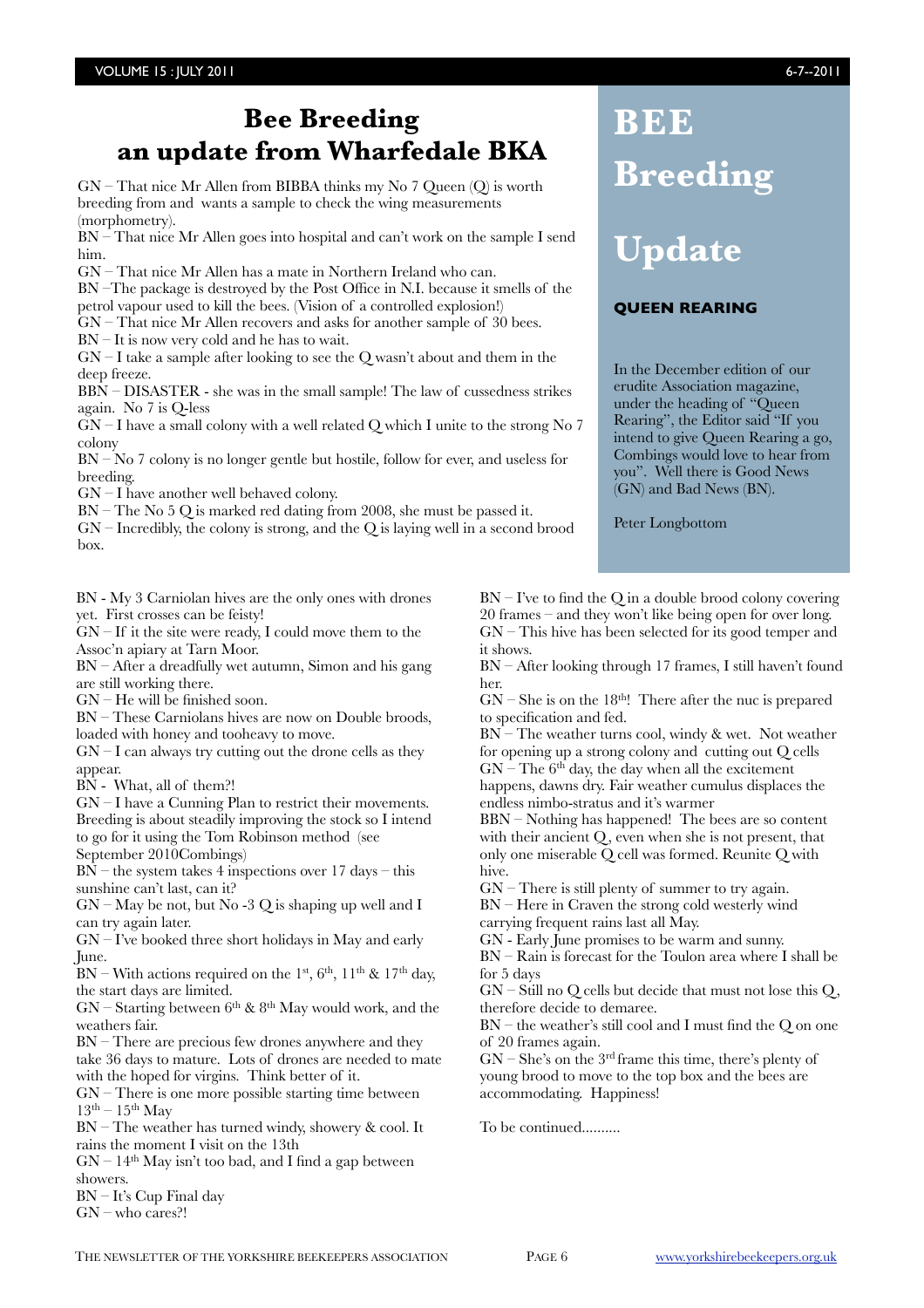# **Y.B.K.A. Honey Judge's Special Merit Award**



The show exhibiting season is almost upon us again – how quickly it comes round !

This year YBKA are trialing an approach to try and recognise the efforts of local exhibitors and try to encourage them to enter the Yorkshire Beekeepers Annual Honey Show – at The Countryside Live (Harrogate) in October.

At each of our local shows the Yorkshire Judges each have a stock of "special" Merit Rosettes. The intention is they will be awarded to exhibitors (new / first time or seasoned types) not "novices" in the true sense of the previous definition of novice exhibitor, whose exhibits are worthy of being presented to higher level shows.

Any presented Merit Awards give FREE entry to exhibit at the Countryside Live Show (CSL) –

So there is therefore no excuse not to try your hand at exhibiting.

If this generates a good entry list of new exhibitors at the CSL show, the Stewards will arrange for the Judges to review the exhibits presented at CSL and a further YBKA Certificate of Merit will be awarded to the best exhibit.

We would also like to have details of each award of the Judges Merit Awards to be featured in subsequent issues of the enews with a photograph if possible.

I know there are plenty of good jars of honey out there – so please try and put it on the exhibition bench and show some of the "seasoned" exhibitors a few lessons !

Tony Jefferson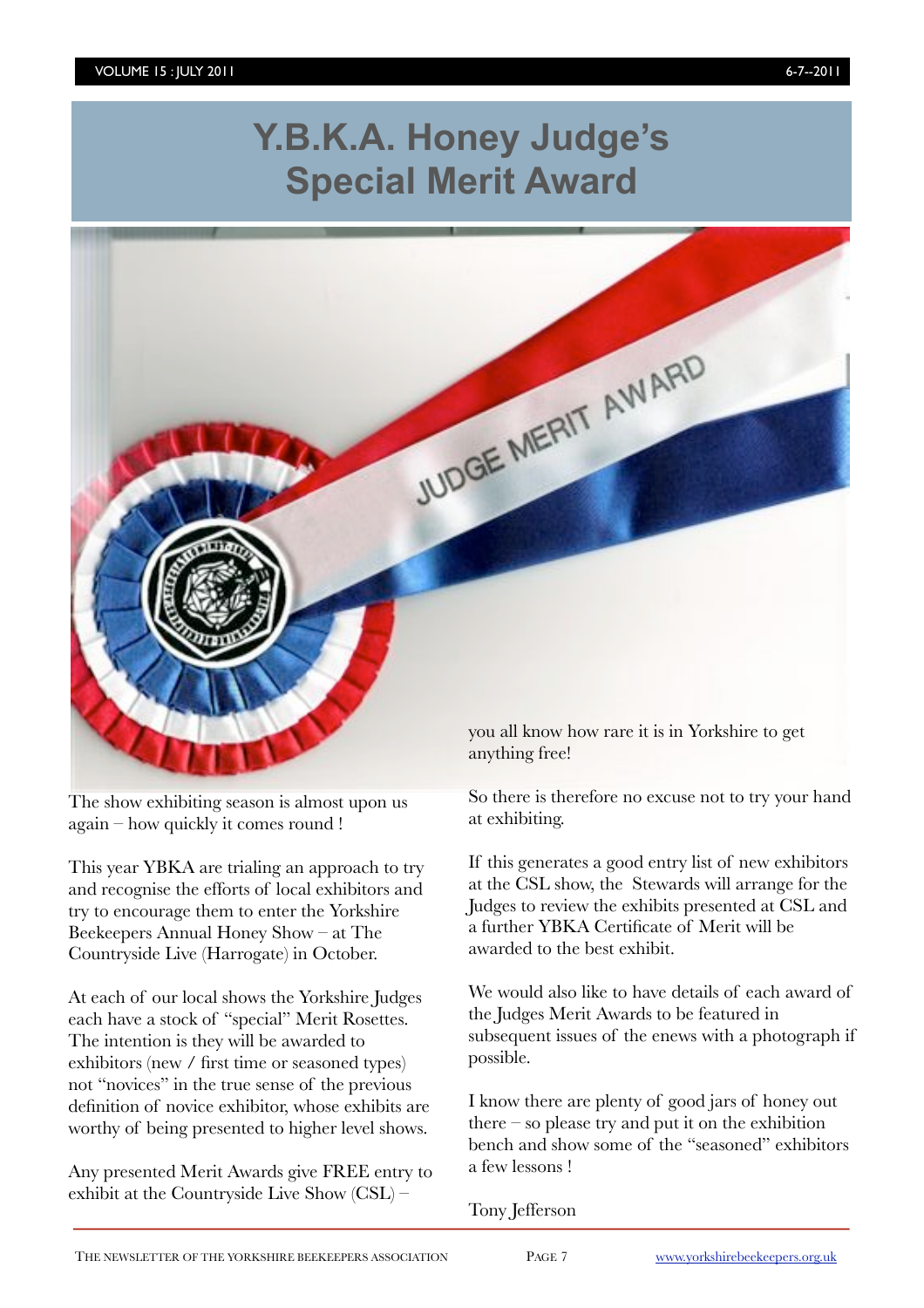# **Spray Liaison Officers**

## **Do we need them and what should they do ?**

### Sprays and Beekeepers

In this modern world most agricultural chemicals are 'bee friendly' - i.e. if used in the correct dosage, at the correct time of day, in the correct conditions and with the beekeepers knowledge then bees won't be killed. The question is "How can we make sure that sprays are actually used in a bee friendly way ?".

### Sprays and Me

I have roughly 70 colonies spread across farmland near Tadcaster plus hives in and around the city. Do I have problems with agricultural sprays ?

You would think that there would be no problems with the hives in the city as very few people spray insecticide - however the contractors that work for the city council regularly spray insecticides and fungicides on their flower beds and also use some very aggressive weedkillers. There is, of course, little I can do about this - spraying is random and most of the time few bees are affected. Only on one occassion have I had 'mass death' and that was when the contractor sprayed along the river and canal banks - the main feeding site of the city centre bees.

Out at the farm things are different - I get a telephone call one or two days before the contractors are about to spray telling me exactly what they are doing, which chemicals they are using and, most importantly, when they are going to do it. They are excellent. They always spray early morning on days when there is little wind so that the bees can be locked in late the night before and can be let out as soon as possible. Like most farmers they realise that beekeepers are an assess who help increase yield. It is in everybody's interest to do things well.

Just how long I keep the bees locked in depends on the weather and the spray - most sprays will allow the bees to be released after just a few hours though some recommend leaving 24 hours before the bees fly again. If the bees are to be locked in overnight and just for a few hours then I simple foam the entrance and remove the varroa tray to allow plenty of ventilation. If the bees are to be shut in for 24 hours or more then I add an empty super to the top of the hive to give room and a place for heat to go to.

At the farm this works because the farmer knows that I and my bees exist and because the bees are surrounded by land worked by a single farmer.

What would happen if.... **the farmer didn't know that there was a beekeeper nearby ?**  there were several farmers or contractors active in an area ? there were several beekeepers near the spray area ?

Well... at the moment it depends on the luck rather than judgement. Some areas have an effective spray liaison system in place; in some places the farmers and beekeepers know each other well; in other areas nobody knows who the farmers are or who the beekeepers are; and in the big city's most people think that spray problems are somebody else's problem.

### A Y.B.K.A. proposal

The General Purposes Committee would like to appoint a person to coordinate spray liaison across the whole county. We would like each district to appoint a committee officer to act as the spray liaison officer. We could then put in place a system by which any farmer could contact all beekeepers in their area with a single telephone call so that no spray damage could occur. In turn beekeepers could find out what sprays were being used in their area and when.

We are working with the Advisory Committee on Pesticides (ACP) on this project and hope to produce a model that can be followed elsewhere. The legal framework for control of sprays is complex: The Chemicals Regulation Directorate (CRD) is a part of the Health and Safety Exectutive (HSE). The Pesticides Residues Committee (PRC) is a part of Defra.

The Y.B.K.A. Spray Liaison Coordinator would work with local districts, farmers groups and act as our link to the ACP. Interested parties should contact the chairman for more information: [Contact](mailto:bill.cadmore@ntlworld.com?subject=Spray%20Liaison)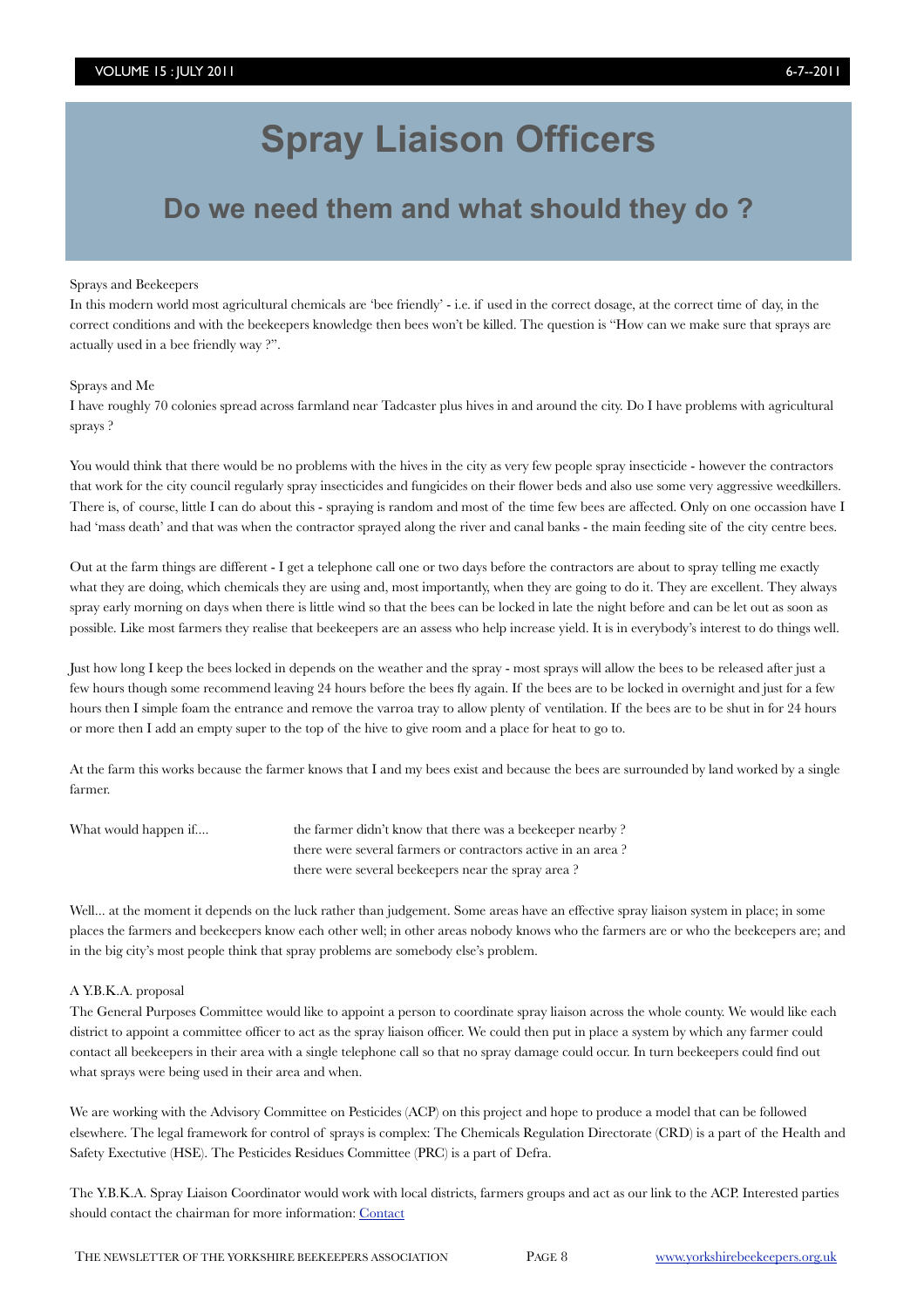Yorkshire Beekeepers Association are happy to support our fellow beekeepers from Harrogate and Ripon BKA and encourage members to enter their 90th anniversary show. We hope that a member of Y.B.K.A. wins the prize. Together northern associations have a powerful voice within british beekeeping.



## **SPECIAL CLASS IN 2011 OPEN HONEY SHOW TOTAL PRIZE FUND FOR THIS CLASS OF £350**

2011 is the 90th anniversary of the founding of the Harrogate and Ripon Beekeepers Association. It is also marks the centenary of the North of England Horticultural Society which hosts the annual honey show for the association. This is an Open Honey Show, with entries into all twenty classes open to all beekeepers.

To celebrate this combined anniversary there is to be a special class in the honey show to be held as part of the Autumn Flower Show on the Great Yorkshire Showground in Harrogate, 16-18 September 2011 This class is for 12 one pound jars of honey, made up of four jars of each of three different types of honey. Key features of this class include:

- First prize  $\zeta$  100, second prize  $\zeta$ 50, third prize  $\zeta$ 25
- Entries from individuals or from teams of up to 3 beekeepers
- Additional prizes of similar values in goods sponsored by EH Thome (Beehives) Ltd, Maisemore Ltd and Northern Bee Books. for the beekeeping association of the winning entrant(s).
- There will be one free show entry ticket into the Show for Sunday 18th September for every entry into the special class.

This is believed to be the most valuable single honey class ever mounted in a UK based Honey Show.

Strong interest is anticipated, and entry numbers into the show may be restricted. For full information about the class, and to register to receive a show schedule and entry form please contact:

Albert Clarke, 215 Bilton Lane, HARROGATE, HG 13m. 'Phone 01423 520707, or e-mail to [HRBKA-honeyshow@hotmai1.co.uk](mailto:HRBKA-honeyshow@hotmai1.co.uk)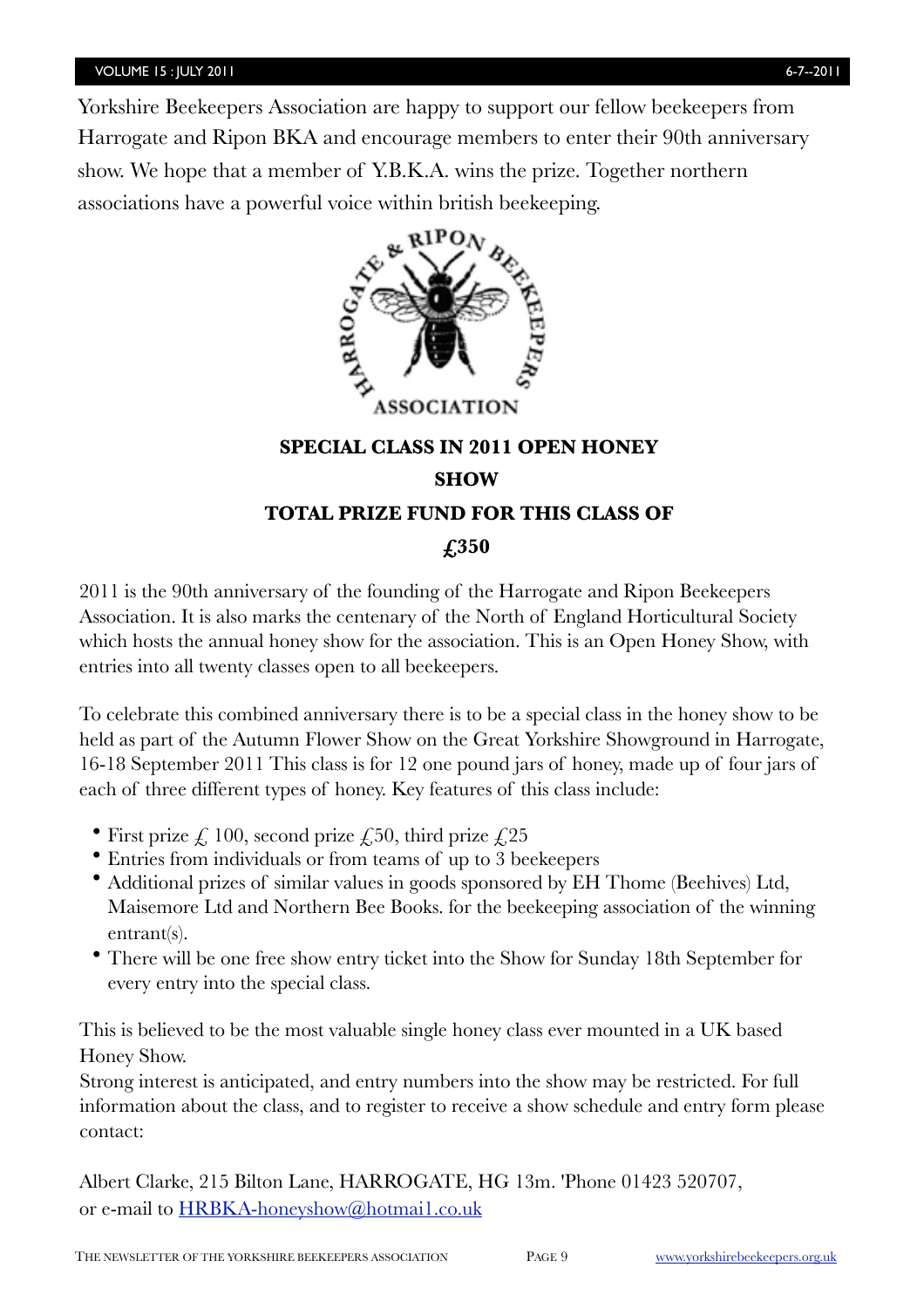# Researching the behaviour of Apis mellifera towards brood infected with Stonebrood

Frankie is an undergraduate student working towards a degree in ecology. Everyday she makes a one hour journey on public transport to go to an isolation lab in order to take notes on the behaviour of honeybees. She then gets the bus home again. This is how she described her work.

For my undergraduate dissertation project I was assigned to observe the behaviour of Apis mellifera when brood are infected with the fungal pathogen Stonebrood.

Stonebrood is a relatively rare pathogen that infects larvae via the digestive tract, or through the outer cuticle, and mummifies the individual. It is thought that colonies perform hygienic behaviour to prevent the spread of the disease, removing the mummified larvae from the hive, as they do when other diseases are present.

I am attempting to demonstrate that hygienic behaviour is responsible for the rarity of Stonebrood in hives. To do this, stocks of spore solutions were made in the lab for 3 species of Aspergillus; A. flavus, A. tubingensis and A. fumigatus.

Thirty larvae in each colony were fed the infectious solutions, 10 for each strain. Four colonies were used in total, each inside an observation hive.

I am currently watching the activity within the hives for several hours each day to see if and how the workers react to the mummified brood and how long the process takes.

Precautions are taken to ensure that no contamination of colonies outside the university can occur.

Hopefully this research will help us understand how this pathogen is spread and controlled within honeybee colonies. This should be of direct help to beekeepers.

Frankie Norton-Hall

## **Yorkshire Area Representatives Yorkshire Area Representatives**

| Airedale, Wharfedale, Bradford, Leeds        | Bill Cadmore 01132160482        |             |  |
|----------------------------------------------|---------------------------------|-------------|--|
|                                              | bill.cadmore@ntlworld.com       |             |  |
| South Riding, Doncaster, Barnsley, Sheffield | Dave Shannon 01302-772837       |             |  |
|                                              | dave aca@tiscali.co.uk          |             |  |
| Halifax, Huddersfield, Wakefield, Pontefract | Phil Gee                        | 01422886114 |  |
|                                              | pigphilgee@aol.com              |             |  |
| <b>Beverley</b>                              | Wendy Maslin 01482656018        |             |  |
|                                              | wendy@maslin.karoo.co.uk        |             |  |
| Northallerton, Thirsk & Richmond             | Roger Chappel                   |             |  |
|                                              | roger@rchappel.orangehome.co.uk |             |  |
| Easingwold, York & Barkston Ash              | Tom robinson                    |             |  |
|                                              | mautomrobee@btopenworld.com     |             |  |
| Whitby, Scarborough, Malton & Rydale         | Tony Jefferson 07749731945      |             |  |
|                                              | stoneleabees@yahoo.co.uk        |             |  |

THE NEWSLETTER OF THE YORKSHIRE BEEKEEPERS ASSOCIATION PAGE 10 [www.yorkshirebeekeepers.org.uk](http://www.yorkshirebeekeepers.org.uk)